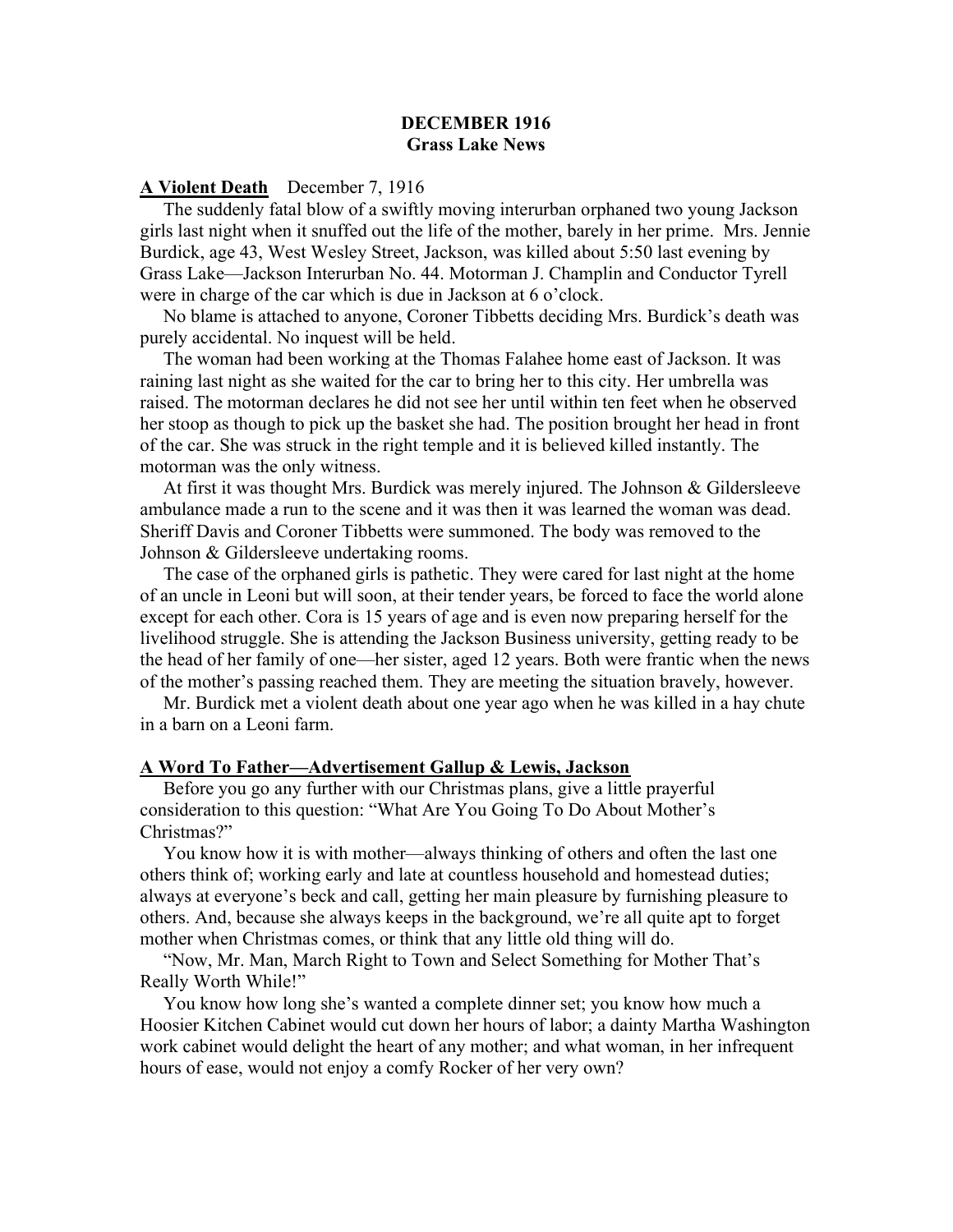These are just a few of the thousands of Christmas suggestions with which this store teems—on every hand are articles of beauty, of artistic excellence, of real worth, from which Mother's Christmas present may be selected, with full confidence that it will give her supreme satisfaction. And throughout the whole line of House Furnishings—Library Tables, Bookcases, Bedroom, Dining Room and Living Room Furniture, etc.—you may select from endless assortments, assuring just the grade and the price you seek.

 Now, get busy and prepare for Mother's Christmas—she's been thinking about yours for months!

# Hen House Advice December 14, 1916

 Straw is too valuable an asset on any farm to burn. Particularly is it appreciated in the hen house. Use it on the floors, along the walls and overhead. Make the hen house a home for the hens and make it comfortable. Use straw for a loft and the house will be dry. One-inch mesh wire or 1-by-4 boards laid over the rafters and placed about two inches apart will furnish good support. Along the walls, wire serves this purpose very nicely. Lath or burlap bags stretched tightly over studding may also be used.

 Always provide the house with a deep litter of straw. It serves as a warm carpet and keeps the birds' feet off the cold floor. A vent placed in the roof over a straw loft will aid in promoting good ventilation and help keep the house dry.

 (Linda Note: I have been including several briefs on raising chickens in the 100 Years Ago as I notice that many locals are raising chickens, perhaps for the first time. I hope these tips from the past will help you.)

#### Grass Lake Resident Killed by Engine December 14, 1916

 John Dakin, a resident of Grass Lake, was run over and killed by a Michigan Central switch engine in the Hayes Wheel company yards Monday morning. He has been employed at this factory about three years. The accident occurred while he was engaged in carrying some lumber across the railroad track which leads to the plant. It is said his hearing was defective. Daniel Bisbee, who saw the switch engine coming and the danger Mr. Dakin was in, shouted at him to look out, but he did not heed the warning. It is said the fireman, Mr. Tenney, also sought to attract his attention before the engine struck him, by yelling at him. Engineer Leinaer stopped his train as soon as he could after learning of the danger, but it was too late.

 The Johnson & Gildersleeve undertaking rooms, and Coroner Tibbets ordered an inquest held. Police Constable Phelps empaneled a jury, which viewed the remains and adjourned to meet on Friday evening at 7 o'clock.

 The deceased is survived by a widow and a son, Vern Dakin, who reached the hospital shortly after his father died. Mr. Dakin was 52 years old.

## Mrs. Ernest L. Cooper, Obituary

 Mrs. Ernest L. Cooper, whose earthly body was laid to rest on Thursday with the funeral rites of the Congregational church, of which she had been a life-long member, had been a resident of Michigan during the greater part of her life. She was born in Rollin, in Lenawee County, being the youngest child of a family of five children, three sons and two daughters. Her ancestors, both maternal and paternal, were for the most part of unmixed Puritan stock, of Huguenot origin. Her father, Abijah Lee Clark, was a direct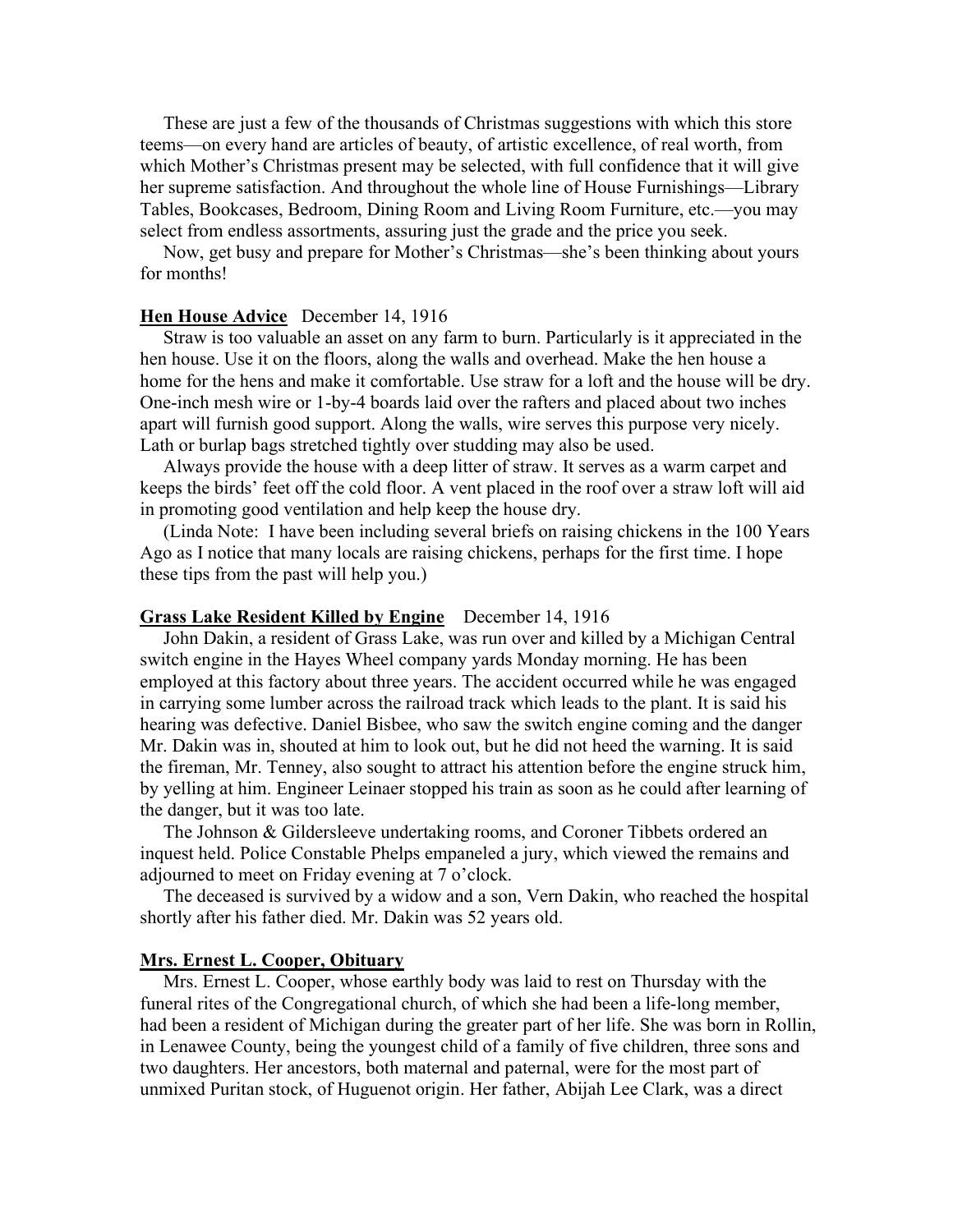descendant of an English Separatist, who was driven from England to Holland by religious persecutions and who later, about 1636, with three of his brothers, followed others of the Pilgrims to New England.

 William Henry Lee Clark, her grandfather, was a nephew of General Richard Henry Lee of Virginia and an uncle of Robert E. Lee of the Confederate Army. Her maternal grandmother, Sarah Cleveland Driggs, was a first cousin of Deacon William Cleveland, the grandfather of ex-President Grover Cleveland. Her maternal grandfather George Driggs, was a descendent of Joseph Driggs, who came to the American colonies from Portugal in 1712, the family being English merchants and traders between Portugal and England.

 There was not one of her male Clark, Cleveland, Driggs, Spencer and Lee ancestors of military age but served his country during the Revolutionary war, a record of which any American might be proud.

 Her grandfather Clark was killed on the lines in the War of 1812, leaving a family of small children. Her grandmother, Mary Rorabeck Clark, a slight little woman, but one of indomitable energy, kept her family together and brought them up in the faith of their father, and obtained a reputation for unselfish devotion and neighborly kindliness that still endures in that part of Genesee County, New York, where she lived and died over 70 years ago.

 Ada Ann Clark was born June 9, 1843 at Rollin. Lenawee Co., Michigan. Her father removed to Bunker Hill township, Ingham county, in 1845, and here her girlhood was spent. May 26, 1863, she married Albert Andrus Johnson of Sacramento, California, who almost immediately entered his country's service, and was killed in action at Spottsylvania, Virginia, May 12, 1864, and was buried on the field. He had twice been promoted for bravery in action. To this union was born one son, George Albert Lee Johnson, who died Feb. 2, 1910, at Joliet, Ill.

 She married Edmond Lorraine Cooper on December 10, 1872, at Bunker Hill, Michigan and the remainder of her life was spent in Grass Lake. Ethel Cooper, her daughter, died June 16, 1914, at Winnitka, Illinois. Two sons and seven grandchildren are her surviving descendants.

 She will long be remembered by her acquaintances as well as by her intimate friends for her constant acts of kindness and Christian service. Her work among the young people has influenced many and probably no one ever came in contact with her who was not bettered by the association. Her sympathy and neighborly kindness was boundless, her generosity untinged by any thought of self. For the frailties and shortcomings of others she had a ready excuse, but for herself was inflexible in what she believed to be right.

 She was well acquainted with sorrow, but to those who knew her best, the way she bore disappointment and her faith in the goodness of God in spite of everything, will be a power for good as long as memory endures. She lived her life nobly and well. Her influence for good still lives in the hearts of all who knew her. (Note: A discrepancy: Mrs. Ernest Cooper or Mrs. Edmond Cooper?)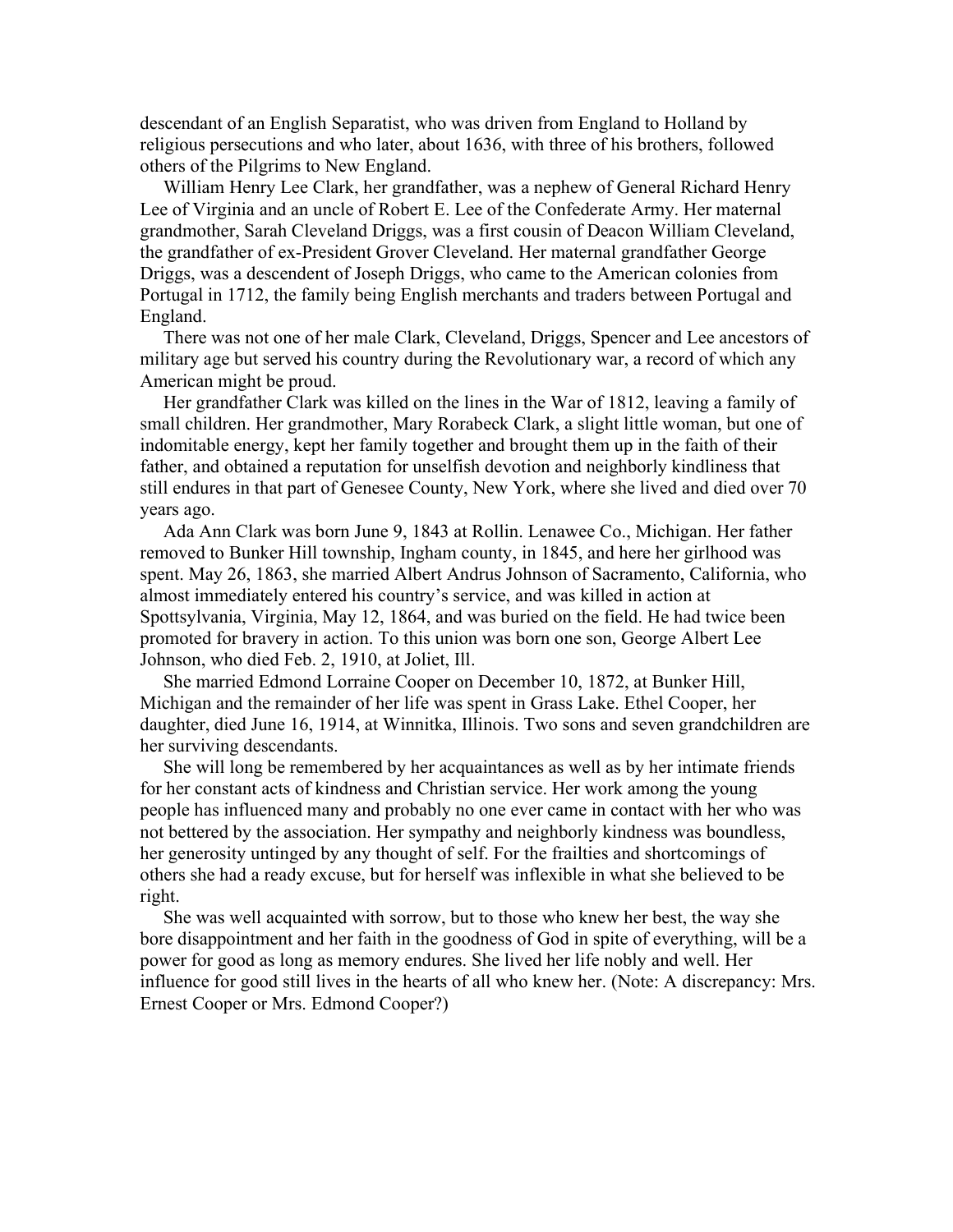## The Birds' Christmas Carol December 14, 1916

The  $5<sup>th</sup>$  and  $6<sup>th</sup>$  grades of the Grass Lake School will dramatise "The Birds' Christmas Carol" at the Town Hall Friday evening, Dec. 15 at 8 o'clock. Admission—Adults, 10 cents; children under 15 years, 5 cents.

Cast of Characters.

The Bird Family, Mr. Bird—Lozelle Hookway.

Mrs. Bird—Marian Foster

Carol—Matie Cutler

Donald—Lyle Knickerbocker.

Hugh—Leonard Wing.

Uncle Jack—Orville Walker

Mrs. Bird's Maid—Elizabeth Dorr.

The Ruggles Family, Mrs. Ruggles—Gladys Cooper

Sarah Maud—Margaret Hawley

Peter—Harold Wing

Peoria—Mary Winters

Etty—Sarah Pollock

Kitty—Veryl Reynolds

Cornelius—Lynn Wolfinger

Baby Larry—Eugene Cochrane

 High school students will furnish music between acts under the direction of Miss Maud Shipton.

# Advertisement from Clark's Drug Store, Grass Lake

 Dr. Burnham's SAN-YAK, Vegetable Compound. The Greatest Known Cure for HEART TROUBLE. Corrects diseases of the blood and body fluid or an unequal mixture of the elements of the blood and nerve juices or a distemperature when some humor or quality abounds in the blood. Symptoms of diseased blood and body fluids are throat disease, eczema, scrofula and pus formations in the tissues, skin and the vital organs.

 You Can Be Free—From Kidney & Bladder Trouble, cancerous humors in the blood, rheumatism, stiff joints and muscles, old age or tired feelings, throat, stomach and bowel troubles by its use or money refunded. Sold at Clark's Drug Store.

#### Local and Personal December 1916

 Mr. George Wolf and Miss Helen Serviss were married Thursday evening and are receiving the congratulations of their friends. (Note: George Wolf was better known as Dutch, my grandmother Lydia's brother.)

 Mr. and Mrs. C.A. Fox spent Thursday in Jackson and Mrs. Remington tended the switch board at the Bell Telephone office.

 Esther Cooper spent Sunday with her niece Clara Hewlett who is recovering from her severe burns at the hospital in Ann Arbor.

 The remains of John R. Fowler of St. Louis, Mo., arrived in Grass Lake for burial in the east cemetery last week. The floral offerings were the largest ever seen here as they filled one-half of a baggage car.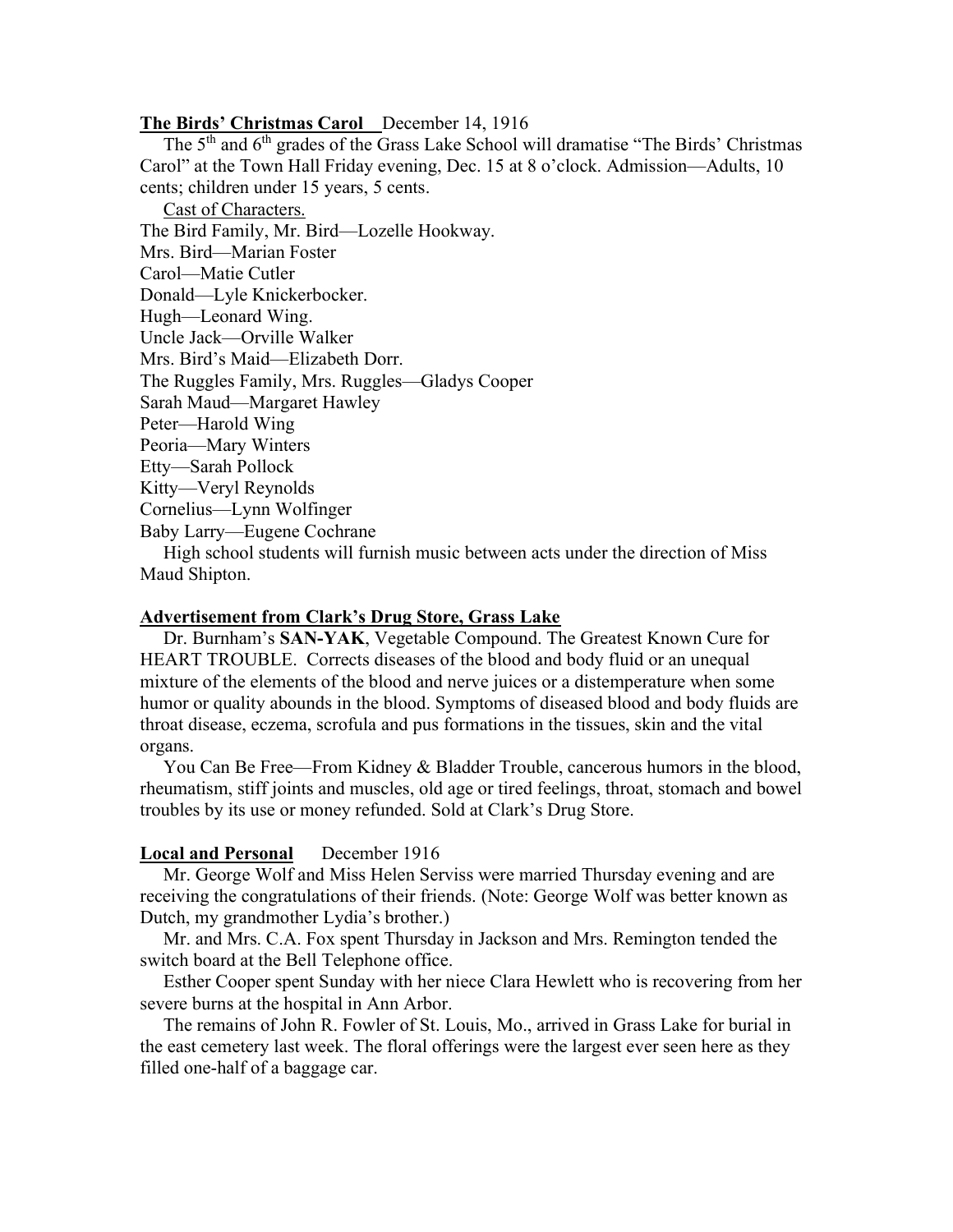Mrs. W.A. Boland and daughter Gertrude will leave Sunday for Seattle, Washington, where they will join Mr. Boland for the winter. Grey Tower, the Boland summer home, near Grass Lake (Grey Tower Road), will be closed this winter for the first time in history.

 The Revival Meetings which Rev. S.J. Pollock has been holding at Sharon have closed. The meetings were very much enjoyed and much good was done.

 Arthur Russell, who was seriously injured last Friday at the Davis-Shelly lumber yard, by a pile of sacked plaster falling on him, is not improving as rapidly as his friends would wish.

 Norman Davis had an exciting runaway in Grass Lake this week when his team became too frisky and took a spin down Main street.

 James B. Field of Jackson who is general agent of the Massachusetts Mutual Life Insurance Co., transacted business in Grass Lake on Tuesday and distributed calendars among his friends.

 Thieves are busy in Grass Lake at present. The Strassburg harness shop has recently been broken into. The first time entrance was made through the back door and the second time a door key was broken off in the front lock.

 Rev. Wood has been pastor of the Baptist church at Grass Lake three years next Sunday. He hopes to see as many as possible at the Christmas service Sunday morning, who were there three years ago.

 Mr. Lemuel Dwelle, our delegate to the Michigan State Association of Farmers' Clubs, held at Lansing Dec.  $5<sup>th</sup>$  to  $7<sup>th</sup>$ , gave a brief report which was supplemented by remarks from Mr. E.K. Crafts, who was one of a number present from Grass Lake. The inspection of milk in Jackson county takes two forms:  $1<sup>st</sup>$ , the inspection of the cow barns, cans, etc., as to sanitary conditions;  $2<sup>nd</sup>$ , the laboratory work, where the milk is tested by chemical analysis, showing what germs are present, whether man or few. "A" of course is the best quality, "B" is Pasteurized milk, while "C" is used only for cooking. There seems to be evidence that infantile paralysis is spread by use of impure milk. At least this is one way. There were 4,000 cases of infected sore throat in Boston traced to milk. (Linda Note: When I was in 4<sup>th</sup> grade at George Long Elementary, my teacher, Mrs. Irwin, was on leave for several weeks. As I recall her illness had something to do with contaminated milk. Recently Jake DeCoster verified that this was true. Mrs. Irwin had Undulant Fever, "an infectious disease due to bacteria Brucella that characteristically causes rising and falling fevers, sweats, malaise, weakness, anorexia, headache, myalgia and back pain. The disease is transmitted through contaminated and untreated milk." It was about this time that my parents bought a "pasteurizer" for the milk that we drank from our cows. I mention this as there is a movement in 2016 for people wanting to purchase unpasteurized milk directly from dairy farms. Beware!)

## Birthday Party December 21, 1916

 A very delightful birthday surprise party for Miss Eliza Smith was held at her pleasant home and that of her sister, Mrs. Murray, Thursday. This was planned by the nephews and nieces who came from various parts of the state. There were present Mr. and Mrs. Baker and son of Lansing, Mr. and Mrs. Benton and son of Napoleon; Mr. and Mrs. Cornwell of Blissfield; Mr. and Mrs. Wm. Greenwood of Eldred; Mr. R.H. Bronk of Detroit; Mr. and Mrs. Raby of Norvell' Mrs. Nellie Beals of Jackson; Mr. G.W.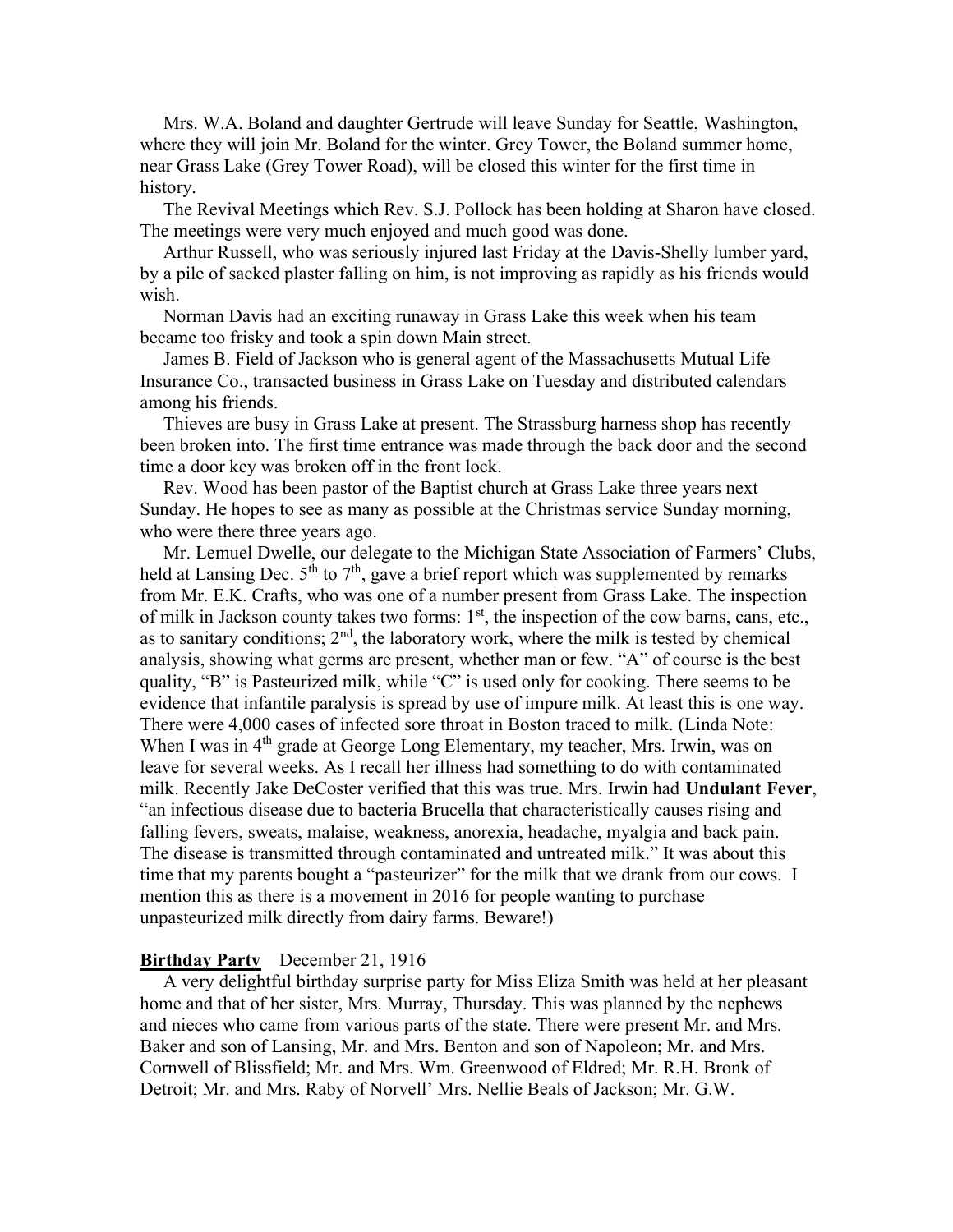Gutekunst and wife and Miss Carrie Wood, of Grass Lake. A very enjoyable social time was passed interspersed with music and original papers. The visiting guests brought beautiful flowers and each a gift for Aunt Eliza, as well as serving a bountiful dinner for the company. To show the esteem in which Aunt Eliza is held we will quote part of a poem composed by a niece, Mrs. Greenwood:

 We have gathered today to honor the one, Who has shared all our sorrow, our joys and our fun.

 And we feel it a pleasure to show her our love, Brighten her pathway as she nears the home above,

 So that we moor our frail bark on Eternity shore, We may meet with the loved ones who have gone on before;

And dwell in the mansions not built by hand, Just over the river in fair Eden land.

 We are thinking today of times that are past, Of friends who once with us are now gone to rest,

 Of occasions like this which occur each year, usually at Christmas the day of good cheer.

 When we met at Grandpa's and partook of a feast, including both turkey and pumpkin pie,

 Which was greatly enjoyed from the great to the least, And seemed but a foretaste of the "Sweet Bye and Bye."

 We were treated by Grandpa and Aunt Eliza, too, And made to feel welcome in a manner so true.

 The time passed quickly, altogether too soon, Before we could think, it was time to go home.

 We cherish fond memories of days that are gone, And hope to retain them as time passes on,

May love grow still sweeter, And our joys more completer,

Ere, we shall all join the heavenly throng.

 We have gathered today to honor the one, Who has shared all our sorrows, our joys and our fun,

 We feel it a pleasure to show her our love, And brighten her pathway to the Home above.

 She has done many things to make life brighter, Always lent a hand to make a task lighter,

 When the Death Angel came, she was there to console, With sweet words of comfort a balm to the soul.

 She has ever been faithful, kindhearted and true, A friend to depend on, as everyone knew;

 May we ever profit by what she has taught, And make our lives useful and good as we ought.

As the years pass by, each one too short,

We will cherish our love for her as we ought,

 When we moor our frail bark on Eternity's shore, We will meet the loved ones gone before,

And dwell in the mansions not made by hand, Just over the river in fair Eden land.